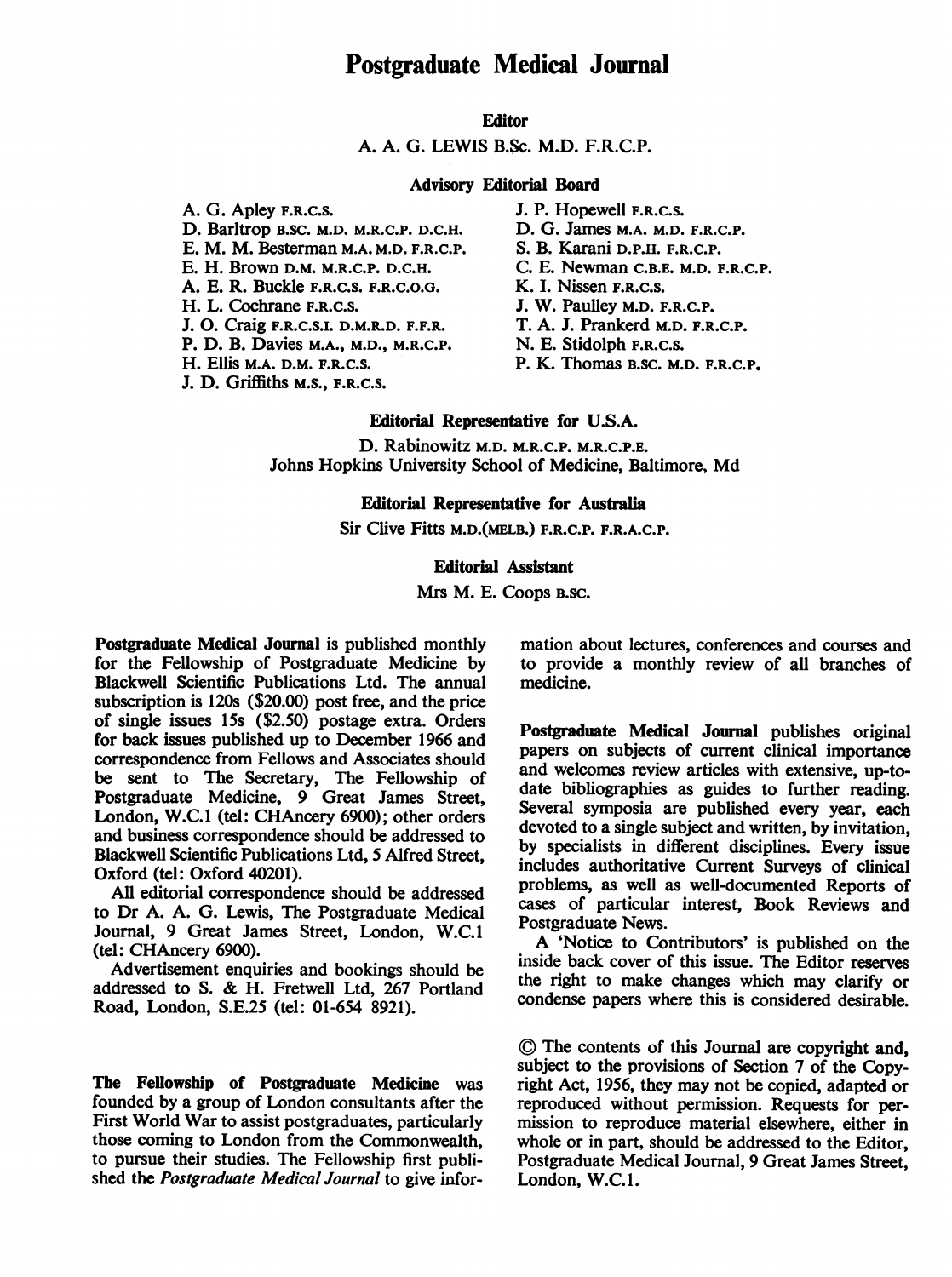Postgrad. med. J. (October 1968) 44, 819-821.

## Books received

- Structure and Function of Inhibitory Neuronal Mechanisms. Edited by C. VON EULER, S. SKOGLUND and UN SODERBERG. Pp. 563, illustrated. Oxford: Pergamon Press, 1968. £9 5s.
- Chemical Biology of Inflammation. Edited by J. C. HOUCK and B. K. FORSCHER. Pp.  $vi + 333$ , illustrated. Oxford: Pergamon Press, 1968. £6 6s.
- Clinical Acid-Base Physiology. By POUL KILDEBERG. Pp. 228, illustrated. Copenhagen: Munksgaard, 1968. Price not stated.
- Bronchial Carcinoma. By B. T. LE Roux. Pp. 144. Edinburgh and London: E. & S. Livingstone, 1968. 35s.
- Medical Research Council Annual Report. April 1967 to March 1968. Pp. 356, illustrated. London: H.M.S.O., 1968. £1 Ils.
- Cystic Fibrosis. Edited by R. PORTER and M. O'CONNOR. Ciba Foundation Study Group No. 32. Pp. 150, illustrated. London: J. & A. Churchill, 1968. 25s.
- Cure for Cancer. By S. GARB. Pp. 310. New York: Springer, 1968. \$6.75.
- The Older Patient. An Introduction to Geriatrics. By R. E. IRVINE, M. K. BAGNALL and B. J. SMITH. Pp. 212. London: English Universities Press, 1968. 32s. 6d.
- Cell Calcium. By C. P. BIANCHI. Pp. 131, illustrated. London: Butterworths, 1968. 45s.

Data Acquisition and Processing in Biology and Medicine. Vol. 5. Edited by K. ENSLEIN. Pp. 377, illustrated. Oxford: Pergamon Press, 1968. 126s.

#### New Editions

- Child Health in the Tropics. Edited by D. B. JELLIFFE. Third Edition. Pp. 165. London: Edward Arnold, 1968. 12s. 6d.
- Clinical Bacteriology. By E. J. STOKES. Third Edition. Pp. 345, illustrated. London: Edward Arnold, 1968. 50s.
- Surgery of Repair as Applied to Hand Injuries. By B. K. RANK, A. R. WAKEFIELD and J. T. HUESTON. Third Edition. Pp. 350, illustrated. Edinburgh and London: E. & S. Livingstone, 1968. 75s.
- Fundamental Techniques of Plastic Surgery and their Surgical Applications. By I. A. McGREGOR. Fourth Edition. Edinburgh and London: E. & S. Livingstone, 1968. 35s.
- Logan Turner's Diseases of the Nose, Throat and Ear. Edited by J. P. STEWART. Seventh Edition. Bristol: John Wright, 1968. 70s.
- Introduction to Clinical Neurology. By SIR GORDON HOLMES. Third Edition. Edinburgh and London: E. & S. Livingstone, 1968. 35s.
- Operative Surgery. General Principles and Breast. Edited by CHARLES ROB and RODNEY SMITH. Second Edition. London: Butterworths, 1968. Volumes not published separately. Vols. 1-6, £50. Full fourteen volume set, £97.

## Book reviews

- Heredity and Environment in the Functional Psychoses. An Epidemiological-Clinical Twin Study
	- By EINER KRINGLEN. Pp. 200. London: William Heinmann Medical Books. 1968. 65s.

This is a scholarly report of an extensive and evidently honest retrospective study conducted by the author. The principal psychosis under examination was schizophrenia but affective illness was also included. The author has investigated the majority of co-twins, dizygotic and monozygotic, whose twins were known to have had a functional psychosis and who were born in Norway some time during the first 30 years of this century, according to the National Birth Register records. This relatively unselected group was intensively pursued and studied via hospital records, reports from the family and local officials, and formal interview with the majority of subjects. A variety of clearly defined and strict diagnostic criteria were used.

Kringlen's findings emerged as middle of the road as far as the nature/nurture controversy is concerned. Concordance for schizophrenia in the monozygotic pairs was  $25-38\%$ depending upon the diagnostic procedure used and 4-10% in the dizygotic pairs. Four pairs of monozygotic twins (three with schizophrenia and one with mania in the proband) and where each pair had been mainly raised apart during their childhood, revealed marked differences in personality and behaviour between the pairs in three instances.

His conclusions are tentative; he favours a polygenic inheritance of non-specific vulnerability for both schizophrenia and affective psychosis and he suggests that the influence of environmental factors is of considerable importance both in modifying the vulnerability and shaping the

nature of the potential syndromes and symptoms. The study serves as an excellent model for this type of investigation. The methodology is sound and clearly described and the inevitable limitations of retrospective studies are revealed and found to be not overriding.

#### Biological Psychiatry. A Review of Recent Advances

By J. R. SMYTHIES, with the collaboration of ALEC COPPEN and NORMAN KREITMAN. Pp.  $viii + 112$ , illustrated. London: William Heinemann Medical Books. 1968. 30s.

This small volume is, in the main, clearly and concisely written with a great deal of information condensed into its 100 or so pages. It mainly reflects the research findings of the first two authors whilst the third author in addition makes a contribution from his broader clinical understanding, placing in fuller perspective the biochemistry of the psychoses under discussion. It seems that research psychiatrists are at last becoming able to view the field of psychiatric illness in both biochemical and social experimental terms at the same time; no longer are they finding such concepts mutually exclusive.

Despite its promise of a comprehensive review of recent advances in biological psychiatry the book only deals with schizophrenia and affective psychosis so far as psychiatric illness itself is concerned. The former is dealt with well, the latter subject suffers from being dealt with too personally by its main reviewer. In the last three chapters the authors have indulged themselves successively on the matters of possible future psychiatric research strategies, brain mechanism and behaviour and the theoretical basis of psychoanalysis. These chapters are readable and possibly useful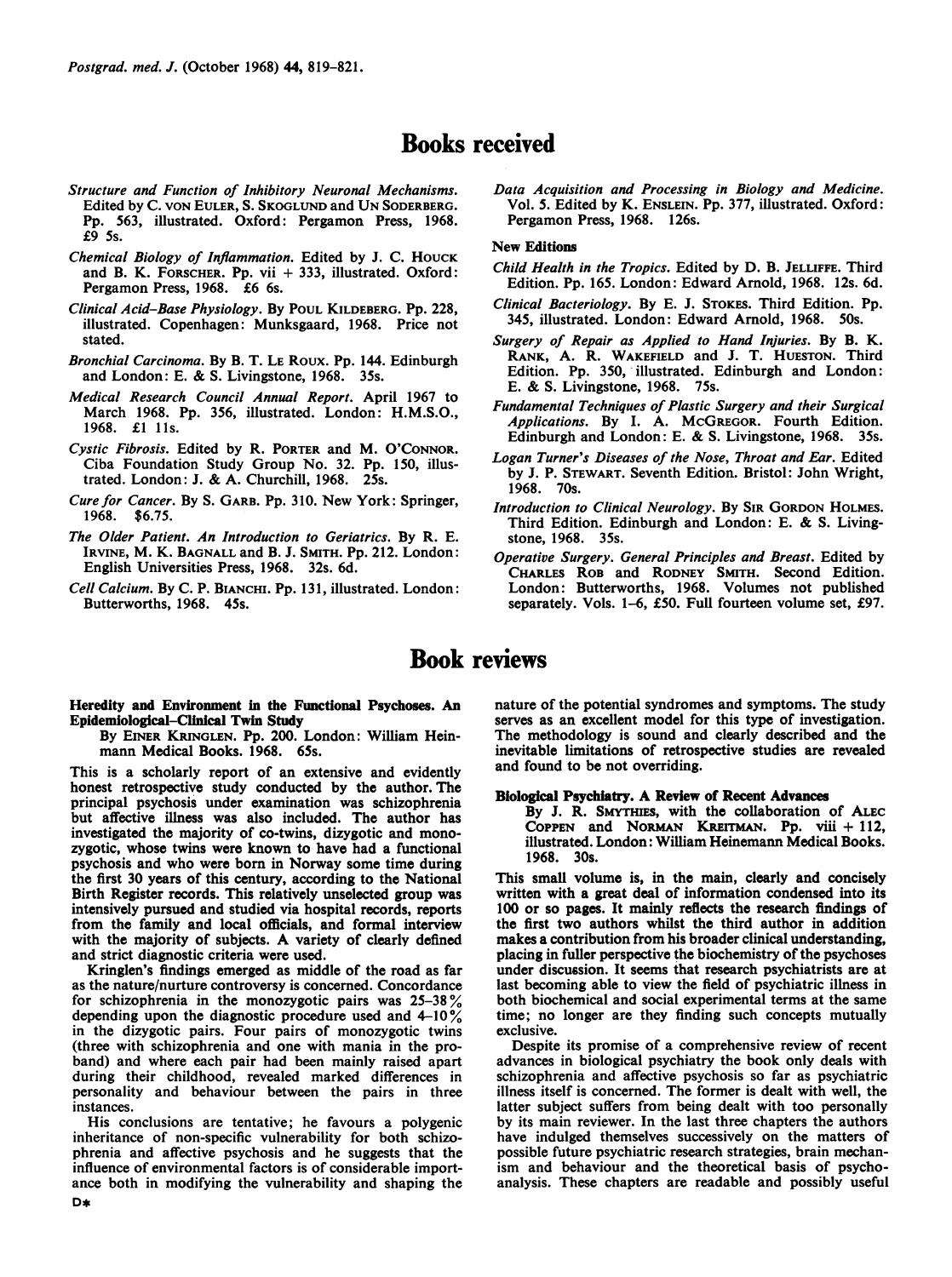# Postgraduate news

## FELLOWSHIP OF POSTGRADUATE MEDICINE

The fellowship usually holds the following courses each year (approximate dates and times in parentheses):

### Medicine (M.R.C.P.)

General Medicine. Connaught, London Chest, Whipps Cross Hospitals (four weeks, twice yearly, April/May, October/ November), St Stephen's Hospital (evenings, four weeks, twice yearly). Whittington Hospital (evenings, five weeks, twice yearly, May/June, October/November). Queen Mary's Hospital for the East End (weekend, twice yearly, June, December). Ashford Hospital, Middlesex (two Saturdays, twice yearly, May, November).

Infectious Diseases. Hither Green Hospital (weekend, twice yearly, March/November).

Paediatrics (D.C.H.). Princess Louise Kensington Hospital (weekend, twice yearly, March, September/October).

### Surgery (F.R.C.S.)

General Surgery. Connaught Hospital (weekend, twice yearly, April, September/October). Queen Mary's Hospital for the East End (weekend, once yearly, February). Royal Marsden Hospital (twice yearly, March, September).

General Surgery and Orthopaedics. Fulham Hospital (three weeks, evenings, twice yearly, March / April, September/ October).

Orthopaedics. Rowley Bristow Hospital, Pyrford (three alternate weekends, twice yearly, March/April, September/ October).

Please note that instruction arranged by the Fellowship of Postgraduate Medicine is open only to Associates (annual subscription, 21s.). Detailed syllabuses are published approximately 6-8 weeks before courses begin and are circulated to all Associates. No entries to courses can be accepted in advance of the syllabus being published.

## CURRENT COURSES

- Thoracic Surgery. North Middlesex Hospital, London, N.18. Weekend 4, 5, and 6 October. Fee £8 8s.
- General Surgery. Connaught Hospital, London, E.17. Weekend 19 and 20 October. Fee £6 6s.
- General Medicine. Whipps Cross Hospital, Connaught Hospital and London Chest Hospital. 4-29 November. Fee 35 guineas.
- General Medicine. St Stephen's Hospital, London, S.W.10. 14-25 October. Fee £18 18s.
- Rheumatology. St Stephen's Hospital, London, S.W.10. 1, 2, and 3 November.
- General Medicine. Ashford Hospital, Middlesex. Two Saturdays, 16 and 23 November.

All these courses are recognized for study leave under HM 67(27).

Information regarding courses can be obtained from the office between 10 a.m. and 5 p.m., Mondavs to Fridays (Telephone 242-6900), or by writing to the Secretary, Fellowship of Postgraduate Medicine, 9 Great James Street, London, W.C. 1.

#### THE COMMONWEALTH AND INTERNATIONAL MEDICAL ADVISORY BUREAUX

The Bureaux are maintained by the British Medical Association to provide a personal advisory service to doctors visiting the United Kingdom from all parts of the World. General information, as well as that on postgraduate education and accommodation is given.

All enquiries should be addressed to the Medical Director, Commonwealth and International Medical Advisory Bureaux, British Medical Association, Tavistock Square, London, W.C.1.

## CAMBRIDGE

### Cambridge University Postgraduate Medical School

Arrangements can be made for practitioners to attend the practice of the United Cambridge Hospitals for short or long periods. Advanced courses on special aspects of medicine and research are held from time to time.

A revision course in Basic Medical Sciences will be held on alternate Saturdays from October 1968 to March 1969 and will consist of fifty lectures and demonstrations in pharmacology, physiology and physics, clinical measurement, and biochemistry; this course is intended primarily for anaesthetists preparing for the March 1969 primary F.F.A.R.C.S., but others are welcome to attend. A course on Organ Transplantation will be held at Churchill College on 11 and 12 April 1969.

Refresher Courses for general practitioners will be held at Norwich (5 days) 14-18 April 1969 and at Cambridge, <sup>30</sup> June to <sup>5</sup> July 1969. A calendar of lectures, seminars and tutorials for the academical year 1968-69 and further information may be obtained from the Secretary, The Medical School, Tennis Court Road, Cambridge.

Details of the teaching facilities available at the Regional Postgraduate Medical Centres at the West Suffolk General Hospital, Bury St Edmunds, Fulbourn Hospital, the Norfolk & Norwich Hospital, Papworth Hospital and Peterborough District Hospital may be obtained from the Clinical Tutor at each of these Centres.

## LIVERPOOL

University of Liverpool. Courses are held in Anaesthesia, Child Health, Medicine, Obstetrics and Gynaecology, Orthopaedic Surgery, Otorhinolaryngology, Psychological Medicine, Public Health, Radiodiagnosis and Radiotherapy, Surgery, Tropical Medicine and Hygiene and Venereology. After fulfilling the regulations, candidates may become eligible to take the Degrees of Ch.M., M.Ch.Orth. and M.Ch.Otol., and the Liverpool Diplomas, D.P.H., D.P.M., D.T.M.&H., D.M.R.(D) or D.M.R.(T).

The other courses are designed for students working for the London Diplomas.

There is also a day-release course in the Basic Medical Sciences for junior hospital staff.

Further information may be obtained from the Heads of the appropriate departments of the University, Liverpool 3.

## **OXFORD**

#### University of Oxford

Enquiries about research training and advanced studies may be addressed to the head of the relevant clinical or laboratory department in the teaching hospitals or to the Director of Postgraduate Medical Studies (address below).

Neuroanatomy and physiology. A one week course suitable for D.P.M. and M.R.C.P. candidates, with lectures, discussions, demonstrations, and dissection, is held in the University Department of Human Anatomy annually in September, Fee: £10.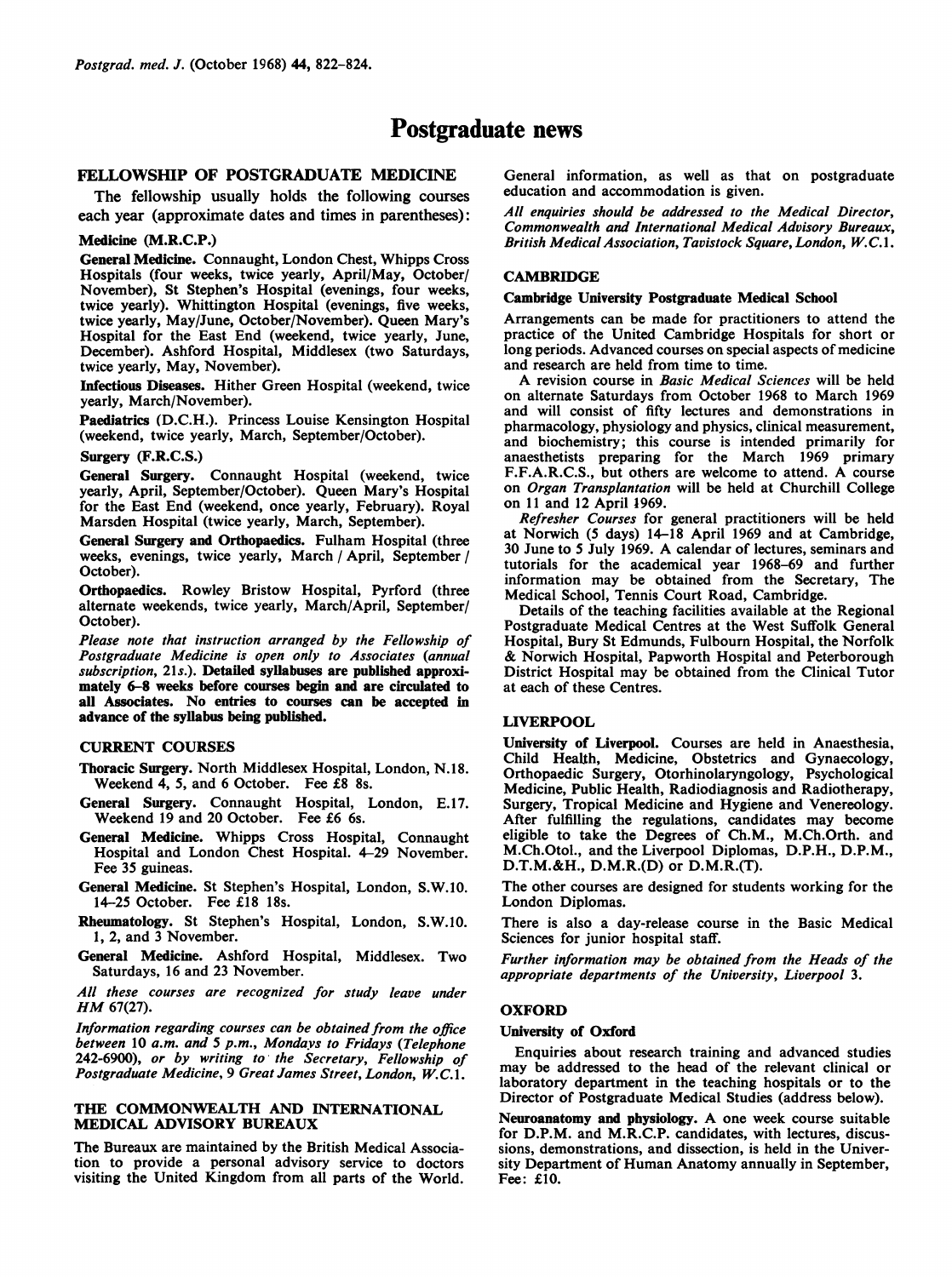Psychiatry. Three day courses covering selected topics, suitable for D.P.M. Part II candidates are held three to four times a year.

Surgery. Subject to there being sufficient demand, a two-week course suitable for final F.R.C.S. candidates will be held twice a year in September and April. Fee: £15.

General Practice. Clinical attachments (including resident obstetric attachments) and individual programmes of attendance in the hospital departments, recognised under Section 48 N.H.S. Act. Occasional short courses at Oxford and District Medical Centres in the region.

Enquiries about any of the above, and about study days and courses in special subjects arranged for those in the Oxford region working for higher qualifications, to the Director, Postgraduate Medical Studies, Medical School, 43 Woodstock Road, Oxford.

#### **GLASGOW**

Surgery. An intensive course of instruction in the basic sciences suitable for candidates preparing for the Primary Fellowship Examination in Surgery is held from October to December. A modified form of the course is available for candidates preparing for the D.A. or F.F.A. examinations, Fee £30.

Anaesthetics. A course for specialist anaesthetists and for those preparing for the final part of the F.F.A.R.C.S. will be held in May. Fee £10 10s.

Medicine. An intensive course on Recent Advances in Clinical Medicine suitable for candidates preparing for the Membership Examination is held twice annually for a fortnight in March and September. Fee £15 l5s.

Geriatrics. A course for trainee specialists in Geriatric Medicine or General Practitioners in charge of geriatric beds in hospitals is held in May. Fee £7 10s.

Child Health. A formal course held in May and November for those preparing for the D.C.H. and M.R.C.P. with Child Health as a special subject. Fee £15 15s.

Obstetrics. An intensive week's course of instruction in obstetrics for those preparing for the D.Obst.R.C.O.G. held in September. Fee £7 10s.

Mental Deficiency. An intensive course in Mental Deficiency is held for 3 weeks in October. The course includes lectures and demonstrations in mental handicap and deficiency, instruction in mental testing and visits to institutions. Fee £18.

Introduction to Psychiatry. An intensive course providing a general introduction to psychiatry is held for 3 weeks in November. The course includes theoretical and clinical instruction in child psychiatry and psychology and adult psychiatry. It is particularly suitable for medical officers concerned with public health. Fee £18.

Steroid Endocrinology. A course for clinicians and hospital laboratory workers with special interest in Endocrinology and for those in general medicine who wish to have a better understanding of treatment with steroid hormones is held in April. Fee £15.

Diagnostic Virology. A course for experienced laboratory workers who wish to develop diagnostic virology for epidemiological purposes in this country and abroad is held in April. Fee £25.

Histopathology of the Skin. A course for pathologists and those with some training in pathology is held for <sup>1</sup> week in March. Fee £7 10s.

Forensic Medicine. A postgraduate course in the University Department of Forensic Medicine is held for 10 weeks from April to June. Fee £15.

Clinical Attachments. A scheme for clinical attachments in general medicine, general surgery and various specialties has been arranged to assist those working for higher qualifications. An attachment may be started at any time. No formal instruction is given, but participants can gain intensive clinical experience by following the day-to-day work of a unit in a Glasgow teaching hospital. Fee £5 per month. Registration fee £1 ls.

Teaching Ward Rounds. Each academic term a course of ten teaching ward rounds in Medicine is arranged. These occupy one afternoon a week. Fee £8 8s.

Radiology. A course in radiological interpretation for clinicians. Lecture demonstrations on alternate Tuesdays in conjunction with Teaching Ward Rounds. Fee £5 5s.

Dermatology. An intensive week's course in dermatology. Suitable for M.R.C.P. candidates. March. Fee £7 10s. A week-end course in dermatology. May. Fee £3 3s.

Research Techniques in Experimental Surgery and Anaesthesia. A 2-day course giving an introduction to research techniques in Experimental Surgery and Anaesthesia. March. Fee £3 3s.

Steroid Endocrinology. A course for clinicians and hospital laboratory workers with a special interest in Endocrinology or for those in General Medicine who wish to have a better understanding of treatment with steroid hormones. April. Fee £15.

Medical Ophthalmology. An intensive weekend course on the ophthalmological aspects of general medicine. Suitable for M.R.C.P. candidates. May and October. Fee £5 5s.

#### GENERAL PRACTITIONER COURSES

Two Refresher Courses for general practitioners are held annually - for a fortnight in May and September. Two-week postgraduate residencies are available continuously in maternity hospitals in the Western Region.

Clinical Attachments - continuous. Full-time or part-time attachments to hospital teaching units to enable General Practitioners to increase their experience and keep up to date with recent trends and advances. Fee £1 5s. per week for full-time attachment.

Extended Courses and 1-day course covering selected topics in general subjects or the specialties held in teaching hospitals in Glasgow and principal hospitals in other parts of the Western Region. Meetings are generally held on Sundays from October to May and are arranged by the West of Scotland Faculty of the College of General Practitioners from whom full details are available.

Full-time Course. The Board offers full-time postgraduate courses in Radiology (2 years) and Radiotherapy (2 years). The University offers full-time postgraduate courses leading to the following diplomas:

Diploma in Public Health (1 year)

Diploma in Clinical Psychology (2 years).

Conference. Specialist conferences on various topics are held twice a year in the Hall of the Royal College of Physicians and Surgeons. In these, invited guests and local speakers discuss current topics and time is provided for audience participation. These conferences are designed particularly for consultants and registrars.

Further information and application forms can be obtained from the Director of Postgraduate Medical Education, The University, Glasgow, W.2.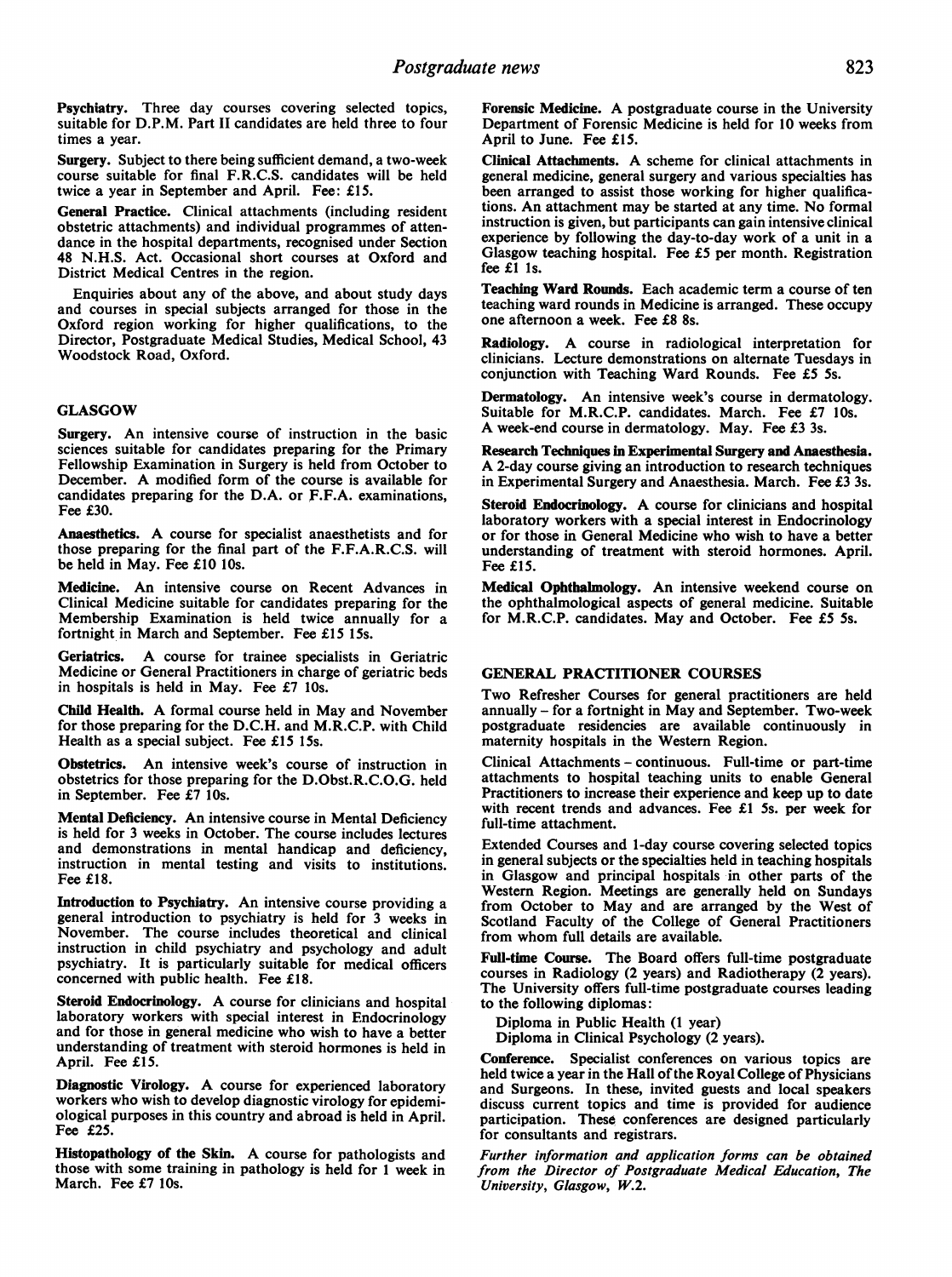#### NEWCASTLE UPON TYNE

Courses of three to four sessions in various Medical and Surgical subjects on a weekly sessional basis during term-time. Suitable for those preparing for a higher qualification.

Clinical attachments, full-time or part-time, throughout the year.

Attachments of <sup>1</sup> or 2 weeks for general practitioners in General Medicine, Dermatology, Obstetrics, Paediatrics, Psychiatry, Geriatrics and other subjects by arrangement. Recognized under Section 48 of the N.H.S. Act.

Further details from the Postgraduate Sub-Dean, Organization for Postgraduate Medical Education, The Medical School, The University, Newcastle upon Tyne.

University courses for postgraduate diplomas. D.P.M. and D.P.H. Further details from the Assistant Registrar, Medical School, The University, Newcastle upon Tyne.

#### THE ROYAL COLLEGE OF PRACTICAL PRACTITIONERS

#### Medical Recording Service

Kitts Croft, Writtle, Chelmsford, Essex. (Tel. Writtle 316). Selection of titles available on tape (5 in reels running at  $3\frac{3}{4}$  ips). These talks may be borrowed by any doctor anywhere in the world.

#### New titles available on tape

- 68-31 Drugs in School-Dr T. Bewley. 28 min.
- 68-35 The Study of Medical Education-Professor George Muller (Chicago). 38 min. 12 slides.
- Preliminary announcement-Tape Course on Geriatrics in General Practice. Six talks of 30 min by Dr M. K. Thompson.